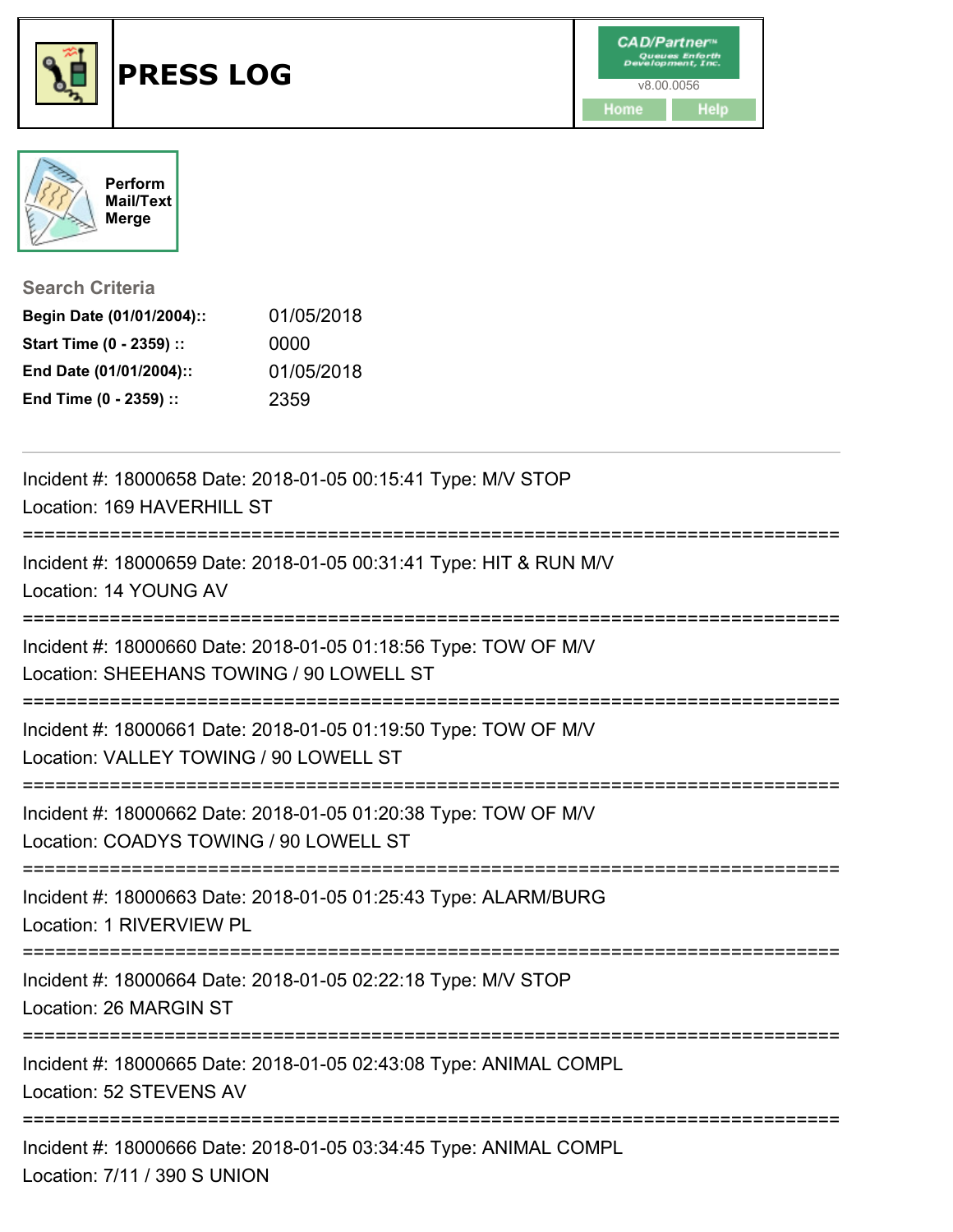| Incident #: 18000667 Date: 2018-01-05 03:58:47 Type: ALARM/HOLD<br>Location: 7/11 / 390 S UNION ST                           |
|------------------------------------------------------------------------------------------------------------------------------|
| Incident #: 18000668 Date: 2018-01-05 05:00:16 Type: HIT & RUN M/V<br>Location: 32 BUTLER ST                                 |
| Incident #: 18000669 Date: 2018-01-05 05:16:31 Type: ANIMAL COMPL<br>Location: CAMBRIDGE ST & GARFIELD ST                    |
| Incident #: 18000670 Date: 2018-01-05 05:53:07 Type: ALARM/BURG<br>Location: SOUTH LAWRENCE EAST SCHOOL / 165 CRAWFORD ST    |
| Incident #: 18000671 Date: 2018-01-05 06:44:27 Type: ALARM/BURG<br>Location: RICHDALES / 53 S BROADWAY                       |
| Incident #: 18000672 Date: 2018-01-05 06:56:24 Type: CK WELL BEING<br>Location: 249 FARNHAM ST #2                            |
| Incident #: 18000673 Date: 2018-01-05 07:04:36 Type: MV/BLOCKING<br>Location: 15 BRUCE ST                                    |
| Incident #: 18000674 Date: 2018-01-05 07:16:23 Type: DISTURBANCE<br>Location: 7/11 / 390 S UNION ST                          |
| Incident #: 18000675 Date: 2018-01-05 07:24:28 Type: B&E/ATTEMPY<br>Location: V&V MARKET / 273 S UNION ST                    |
| Incident #: 18000676 Date: 2018-01-05 07:38:40 Type: ALARM/BURG<br>Location: CENTRAL CATHOLIC HIGH SCHOOL / 300 HAMPSHIRE ST |
| Incident #: 18000677 Date: 2018-01-05 08:19:10 Type: ALARM/BURG<br>Location: LEONARD SCHOOL / 60 ALLEN ST                    |
| Incident #: 18000678 Date: 2018-01-05 08:23:55 Type: AUTO ACC/NO PI<br>Location: LAWRENCE ST & OAK ST                        |
| Incident #: 18000679 Date: 2018-01-05 08:25:24 Type: ALARMS<br>Location: 15 BUSWELL ST                                       |
| Incident #: 18000680 Date: 2018-01-05 08:36:01 Type: ALARM/BURG<br>Location: VITAMIN SHOPPE / 435-A WINTHROP AV              |

===========================================================================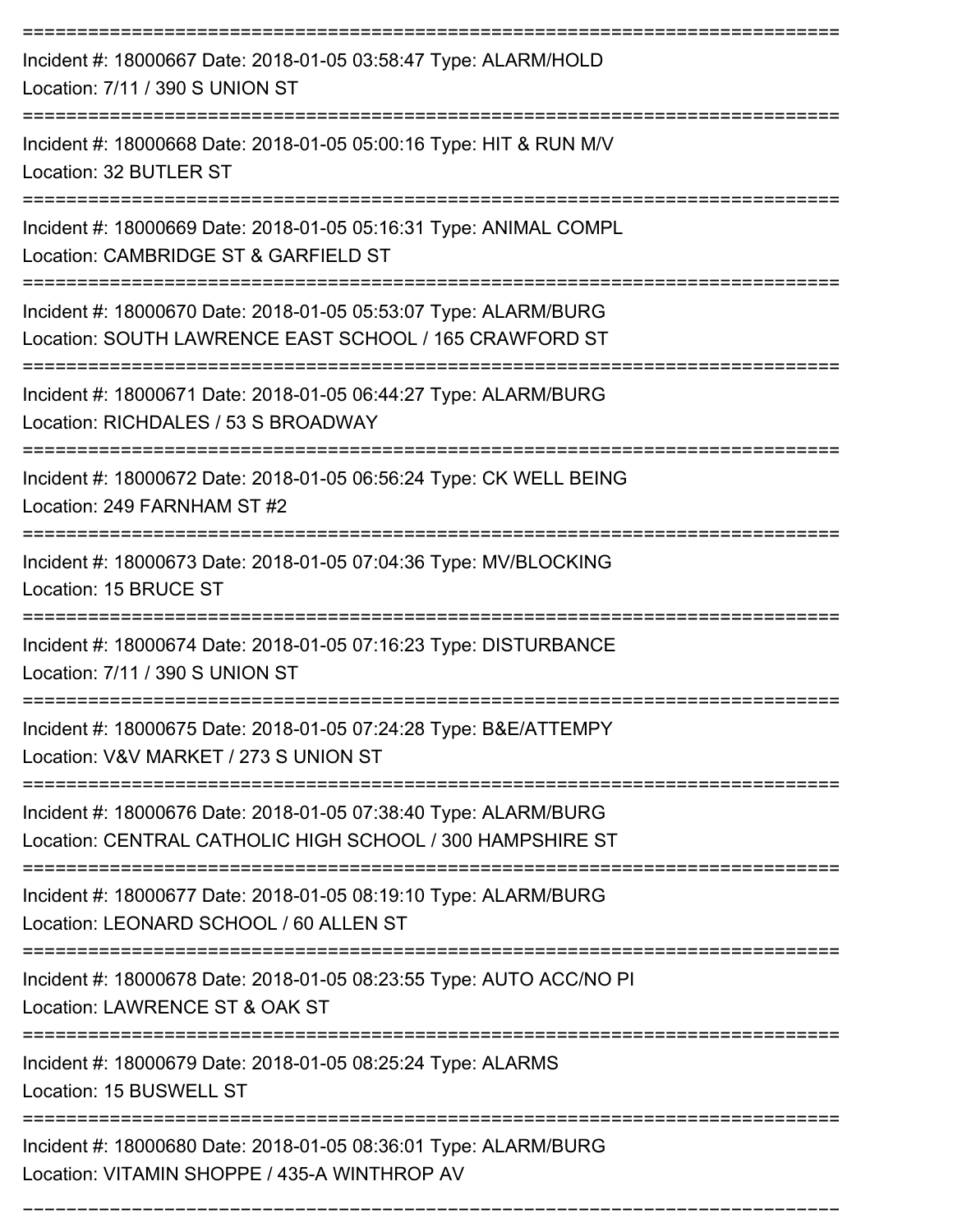| Incident #: 18000681 Date: 2018-01-05 08:50:59 Type: ALARM/BURG<br>Location: POLLO CENTRO / 105 BROADWAY          |
|-------------------------------------------------------------------------------------------------------------------|
| Incident #: 18000682 Date: 2018-01-05 09:11:37 Type: AUTO ACC/NO PI<br>Location: 5 DAISY ST                       |
| Incident #: 18000683 Date: 2018-01-05 09:14:29 Type: VIO CITY ORD<br>Location: BAILEY ST & PARKER ST              |
| Incident #: 18000684 Date: 2018-01-05 09:28:49 Type: HIT & RUN M/V<br>Location: 209 CARLETON ST                   |
| Incident #: 18000686 Date: 2018-01-05 09:36:35 Type: MV/BLOCKING<br>Location: 185 NEWBURY ST                      |
| Incident #: 18000685 Date: 2018-01-05 09:37:33 Type: M/V STOP<br>Location: 55 WINTHROP AV                         |
| Incident #: 18000687 Date: 2018-01-05 09:41:56 Type: ANIMAL COMPL<br>Location: 112 FARNHAM ST                     |
| Incident #: 18000688 Date: 2018-01-05 09:59:42 Type: MEDIC SUPPORT<br>Location: LITTLE SPROUTS / 354 MERRIMACK ST |
| Incident #: 18000689 Date: 2018-01-05 10:00:54 Type: M/V STOP<br>Location: CANAL ST & UNION ST                    |
| Incident #: 18000690 Date: 2018-01-05 10:18:08 Type: M/V STOP<br>Location: 530 S BROADWAY                         |
| Incident #: 18000691 Date: 2018-01-05 10:21:26 Type: M/V STOP<br>Location: 41 HANCOCK ST                          |
| Incident #: 18000692 Date: 2018-01-05 10:40:53 Type: INVESTIGATION<br>Location: 54 MELVIN ST #10-17               |
| Incident #: 18000693 Date: 2018-01-05 10:44:52 Type: INVEST CONT<br>Location: 107 OXFORD ST                       |
| Incident #: 18000694 Date: 2018-01-05 10:48:40 Type: TOW OF M/V<br>Location: THE LOFT / 550 BROADWAY              |
|                                                                                                                   |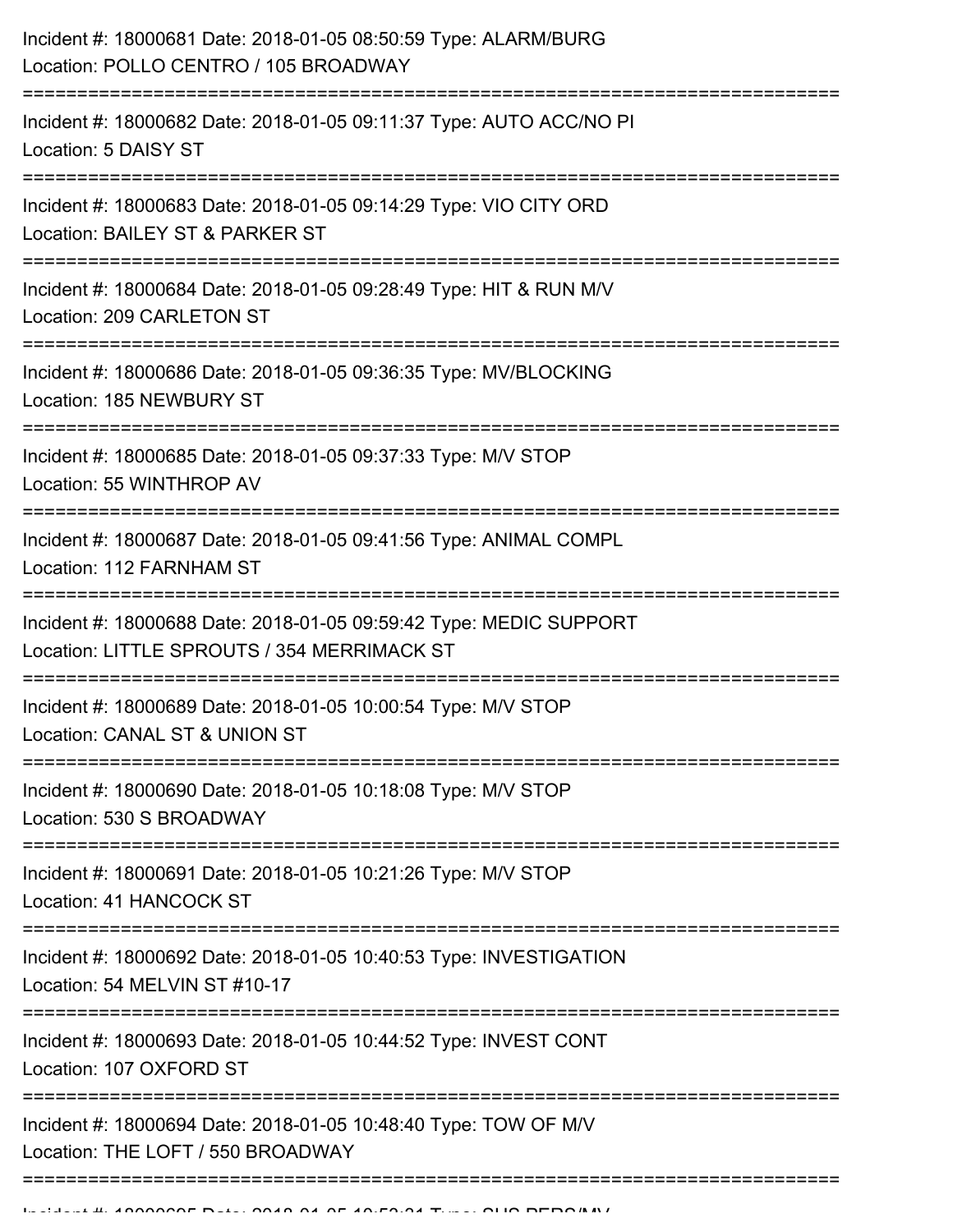| Location: 13 GROVE ST<br>---------------------                                                                                         |
|----------------------------------------------------------------------------------------------------------------------------------------|
| Incident #: 18000696 Date: 2018-01-05 10:56:21 Type: INVEST CONT<br>Location: 203 WEST ST                                              |
| Incident #: 18000697 Date: 2018-01-05 11:00:52 Type: SUS PERS/MV<br>Location: 1 PACKARD ST                                             |
| Incident #: 18000698 Date: 2018-01-05 11:03:37 Type: AUTO ACC/NO PI<br>Location: GULF STATION / 325 WINTHROP AV                        |
| Incident #: 18000699 Date: 2018-01-05 11:04:23 Type: AUTO ACC/NO PI<br>Location: EL TIPICO / 149 LAWRENCE ST<br>---------------------- |
| Incident #: 18000700 Date: 2018-01-05 11:22:16 Type: 209A/SERVE<br>Location: 47 BERKELEY ST                                            |
| Incident #: 18000701 Date: 2018-01-05 11:23:07 Type: COURT DOC SERVE<br>Location: 54 JUNIPER ST                                        |
| Incident #: 18000702 Date: 2018-01-05 11:25:23 Type: SUS PERS/MV<br>Location: 8 E HAVERHILL ST                                         |
| Incident #: 18000703 Date: 2018-01-05 11:30:14 Type: NOTIFICATION<br>Location: 100 CROSS ST #APT3                                      |
| Incident #: 18000704 Date: 2018-01-05 11:31:58 Type: 209A/SERVE<br>Location: 208 OLIVE AV                                              |
| Incident #: 18000705 Date: 2018-01-05 11:36:00 Type: UNWANTEDGUEST<br>Location: MCDONALDS / 50 BROADWAY                                |
| Incident #: 18000706 Date: 2018-01-05 11:37:46 Type: PARK & WALK<br>Location: BRADFORD ST & BROADWAY                                   |
| Incident #: 18000707 Date: 2018-01-05 11:39:14 Type: AUTO ACC/NO PI<br>Location: 5 DAISY ST                                            |
| Incident #: 18000708 Date: 2018-01-05 11:53:08 Type: INVESTIGATION<br>Location: 55 SPRINGFIELD ST                                      |
| Incident #: 18000710 Date: 2018-01-05 11:57:30 Type: MISSING PERS                                                                      |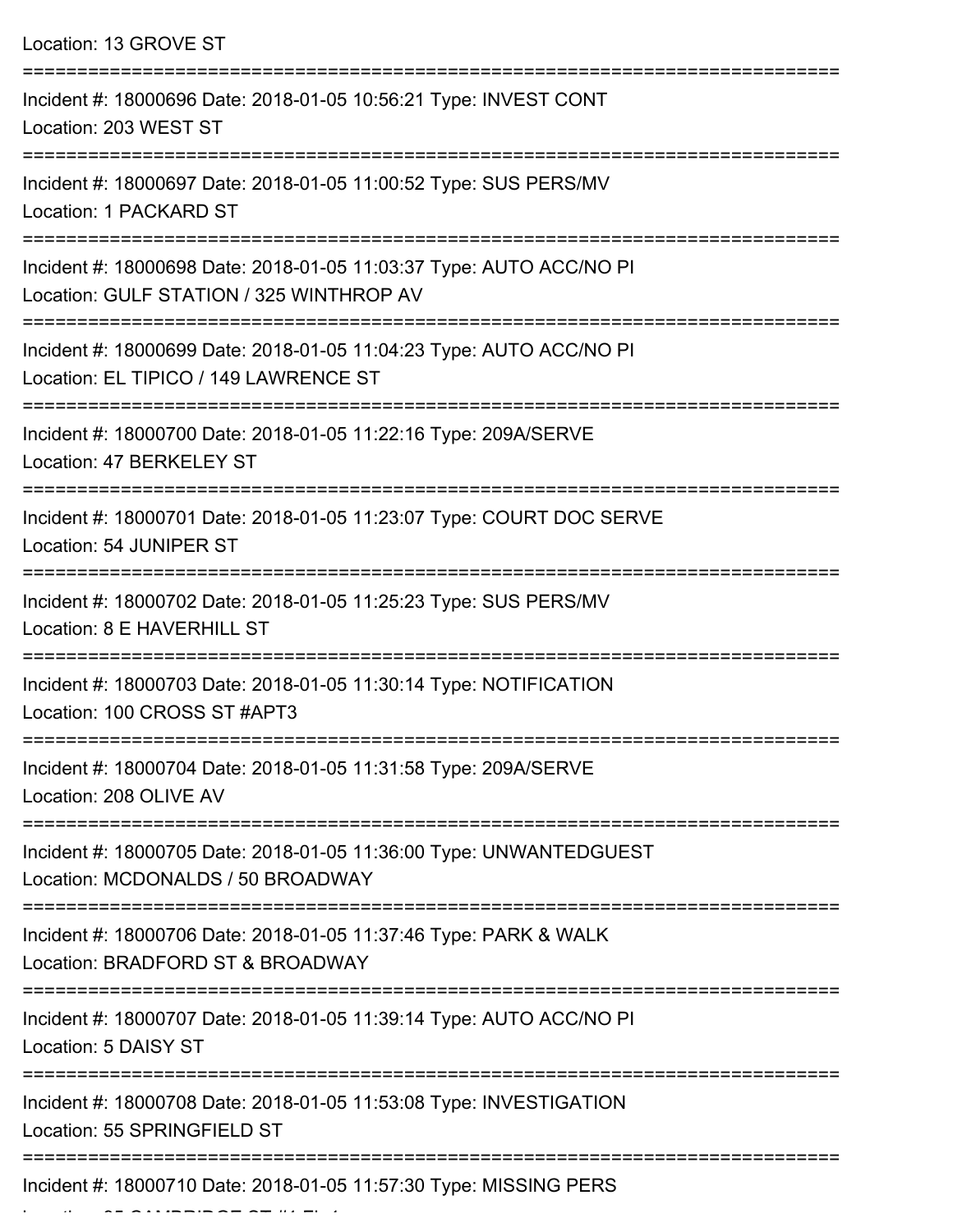| Incident #: 18000709 Date: 2018-01-05 11:58:38 Type: WARRANT SERVE<br>Location: 163 LAWRENCE ST FL 2                                                 |
|------------------------------------------------------------------------------------------------------------------------------------------------------|
| Incident #: 18000711 Date: 2018-01-05 12:00:52 Type: CK WELL BEING<br>Location: 4 UNION ST #305                                                      |
| Incident #: 18000712 Date: 2018-01-05 12:05:00 Type: INVESTIGATION<br>Location: 231 WATER ST                                                         |
| Incident #: 18000713 Date: 2018-01-05 12:11:26 Type: CRUISER ACCID<br>Location: BERKELEY ST & JACKSON ST                                             |
| Incident #: 18000714 Date: 2018-01-05 12:27:50 Type: AUTO ACC/NO PI<br>Location: FRANKLIN ST & LOWELL ST                                             |
| Incident #: 18000715 Date: 2018-01-05 12:31:27 Type: AUTO ACC/PI<br>Location: 7-ELEVEN / S UNION ST                                                  |
| Incident #: 18000716 Date: 2018-01-05 12:41:46 Type: VIO CITY ORD<br>Location: 14 CAMBRIDGE ST                                                       |
| Incident #: 18000717 Date: 2018-01-05 12:58:03 Type: M/V STOP<br>Location: APPLETON ST & METHUEN ST                                                  |
| Incident #: 18000720 Date: 2018-01-05 12:59:28 Type: HIT & RUN M/V<br>Location: 9 CARRUTHERS PL                                                      |
| ===============================<br>Incident #: 18000718 Date: 2018-01-05 12:59:31 Type: M/V STOP<br>Location: 225 ESSEX ST                           |
| Incident #: 18000719 Date: 2018-01-05 12:59:48 Type: 209A/SERVE<br>Location: 45 ATKINSON ST                                                          |
| =====================================<br>Incident #: 18000721 Date: 2018-01-05 13:12:28 Type: ALARM/BURG<br>Location: GANGE REALTY / 273 PROSPECT ST |
| Incident #: 18000722 Date: 2018-01-05 13:18:17 Type: 209A/SERVE<br>Location: 68 DURSO AV                                                             |
| Incident #: 18000723 Date: 2018-01-05 13:24:15 Type: FIRE<br>Location: SANTO DOMINGO MOTORS / 415 HAVERHILL ST                                       |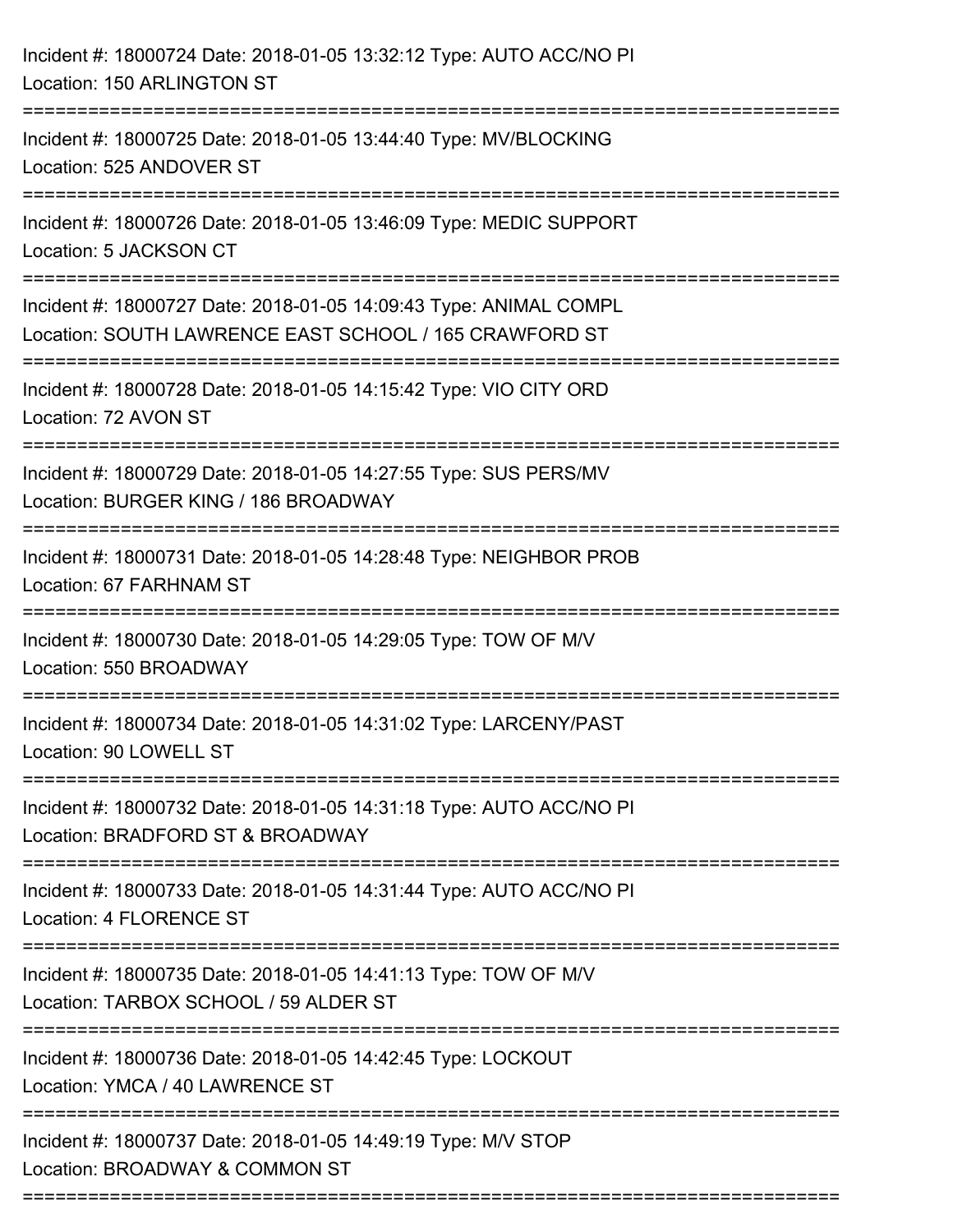| Incident #: 18000738 Date: 2018-01-05 14:54:58 Type: AUTO ACC/NO PI<br>Location: BRADFORD ST & BROADWAY                                |
|----------------------------------------------------------------------------------------------------------------------------------------|
| Incident #: 18000739 Date: 2018-01-05 14:57:19 Type: M/V STOP<br>Location: 1 PARKER ST                                                 |
| Incident #: 18000740 Date: 2018-01-05 15:05:20 Type: AUTO ACC/NO PI<br>Location: BOSTON MARKET / 435 WINTHROP AV                       |
| Incident #: 18000741 Date: 2018-01-05 15:11:32 Type: AUTO ACC/NO PI<br>Location: CANAL ST & UNION ST                                   |
| Incident #: 18000742 Date: 2018-01-05 15:17:17 Type: INVESTIGATION<br>Location: 400 ANDOVER ST #25                                     |
| Incident #: 18000743 Date: 2018-01-05 15:23:24 Type: MAL DAMAGE<br>Location: 40 BEACON ST                                              |
| Incident #: 18000744 Date: 2018-01-05 15:25:34 Type: SUS PERS/MV<br>Location: 6 FALMOUTH ST                                            |
| Incident #: 18000745 Date: 2018-01-05 15:32:00 Type: AUTO ACC/NO PI<br>Location: 659 ANDOVER ST                                        |
| Incident #: 18000746 Date: 2018-01-05 15:32:54 Type: GENERAL SERV<br>Location: ISLAND ST & UNION ST                                    |
| Incident #: 18000747 Date: 2018-01-05 15:37:32 Type: MV/BLOCKING<br>Location: 10 FOREST ST                                             |
| Incident #: 18000748 Date: 2018-01-05 15:56:58 Type: AUTO ACC/NO PI<br>Location: CORNISH ST & MONTGOMERY ST                            |
| -------------------<br>Incident #: 18000749 Date: 2018-01-05 15:57:26 Type: ALARM/BURG<br>Location: OLD HIGH SCHOOL / 233 HAVERHILL ST |
| Incident #: 18000750 Date: 2018-01-05 16:06:19 Type: ANIMAL COMPL<br>Location: 596 HOWARD ST                                           |
| Incident #: 18000751 Date: 2018-01-05 16:11:23 Type: AUTO ACC/NO PI<br>Location: 228 ANDOVER ST                                        |
|                                                                                                                                        |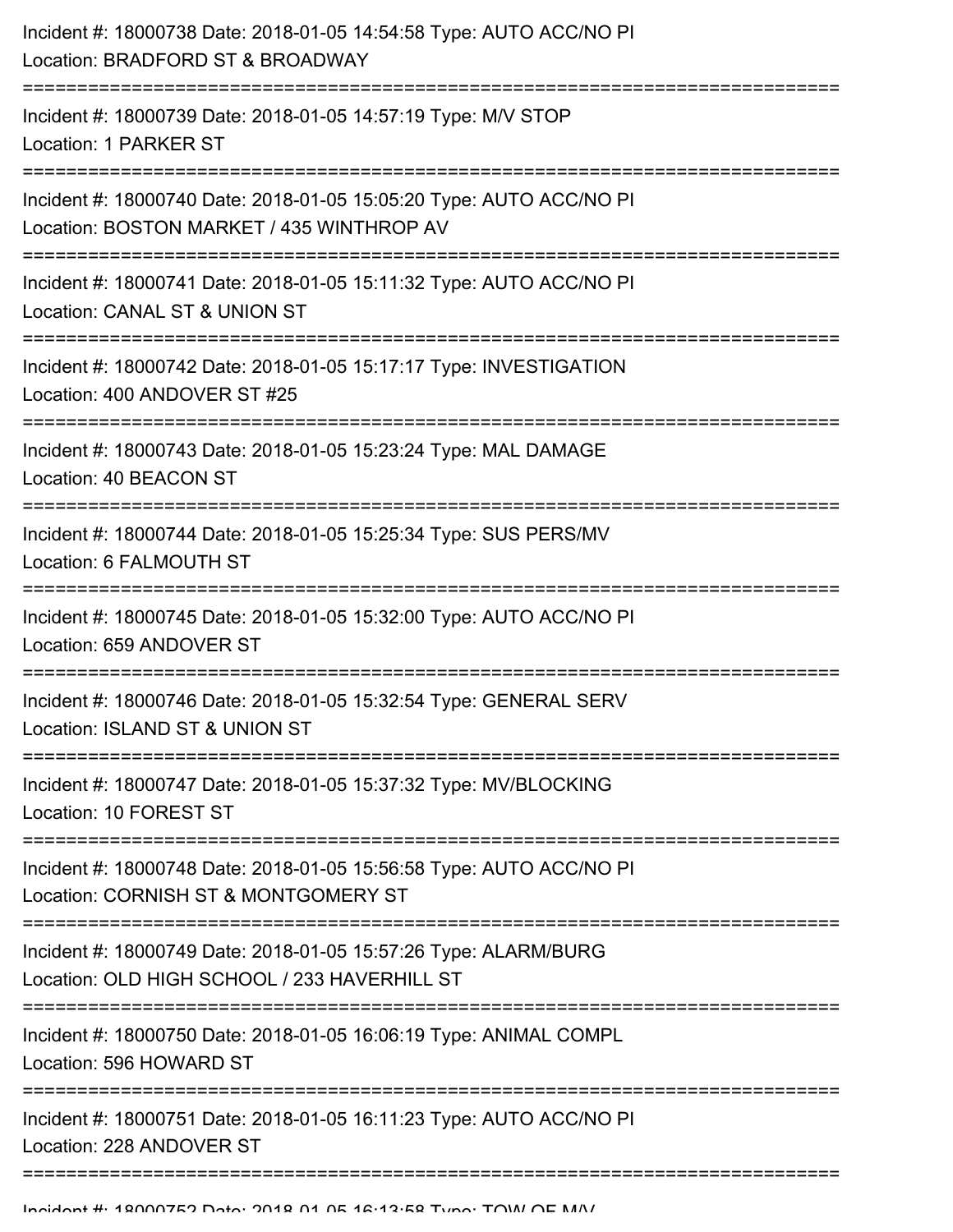Location: 65 HANCOCK ST

| Incident #: 18000753 Date: 2018-01-05 16:26:32 Type: INVESTIGATION<br>Location: 40 PARK ST                                          |
|-------------------------------------------------------------------------------------------------------------------------------------|
| Incident #: 18000754 Date: 2018-01-05 16:29:03 Type: DK (DRUNK)<br>Location: 29 WILLOW ST FL 2                                      |
| Incident #: 18000755 Date: 2018-01-05 16:35:20 Type: AUTO ACC/NO PI<br>Location: BROADWAY & LOWELL ST                               |
| Incident #: 18000756 Date: 2018-01-05 16:38:53 Type: HIT & RUN M/V<br>Location: 652 ANDOVER ST                                      |
| Incident #: 18000757 Date: 2018-01-05 16:41:02 Type: FIGHT<br>Location: 2 INMAN ST                                                  |
| Incident #: 18000758 Date: 2018-01-05 16:47:11 Type: AUTO ACC/NO PI<br>Location: BRUCE ST & THORNDIKE ST                            |
| Incident #: 18000759 Date: 2018-01-05 16:51:29 Type: LARCENY/PAST<br>Location: CCS SUBSTANCE ABUSE SERVICES / 12 METHUEN ST #2 FL 2 |
| Incident #: 18000760 Date: 2018-01-05 17:13:10 Type: AUTO ACC/NO PI<br>Location: 221 BRUCE ST                                       |
| Incident #: 18000761 Date: 2018-01-05 17:23:02 Type: AUTO ACC/NO PI<br>Location: INMAN ST & S BROADWAY                              |
| Incident #: 18000762 Date: 2018-01-05 17:25:08 Type: ALARM/BURG<br>Location: COMMUNITY DAY CARE / 50 PLEASANT ST                    |
| Incident #: 18000763 Date: 2018-01-05 17:28:13 Type: DISTURBANCE<br>Location: 50 BROADWAY                                           |
| Incident #: 18000764 Date: 2018-01-05 17:28:36 Type: NEIGHBOR PROB<br>Location: 43 COOLIDGE ST FL 2                                 |
| Incident #: 18000765 Date: 2018-01-05 17:34:55 Type: UNWANTEDGUEST<br>Location: 106 COMMON ST                                       |
| Incident #: 18000766 Date: 2018-01-05 17:35:38 Type: DK (DRUNK)                                                                     |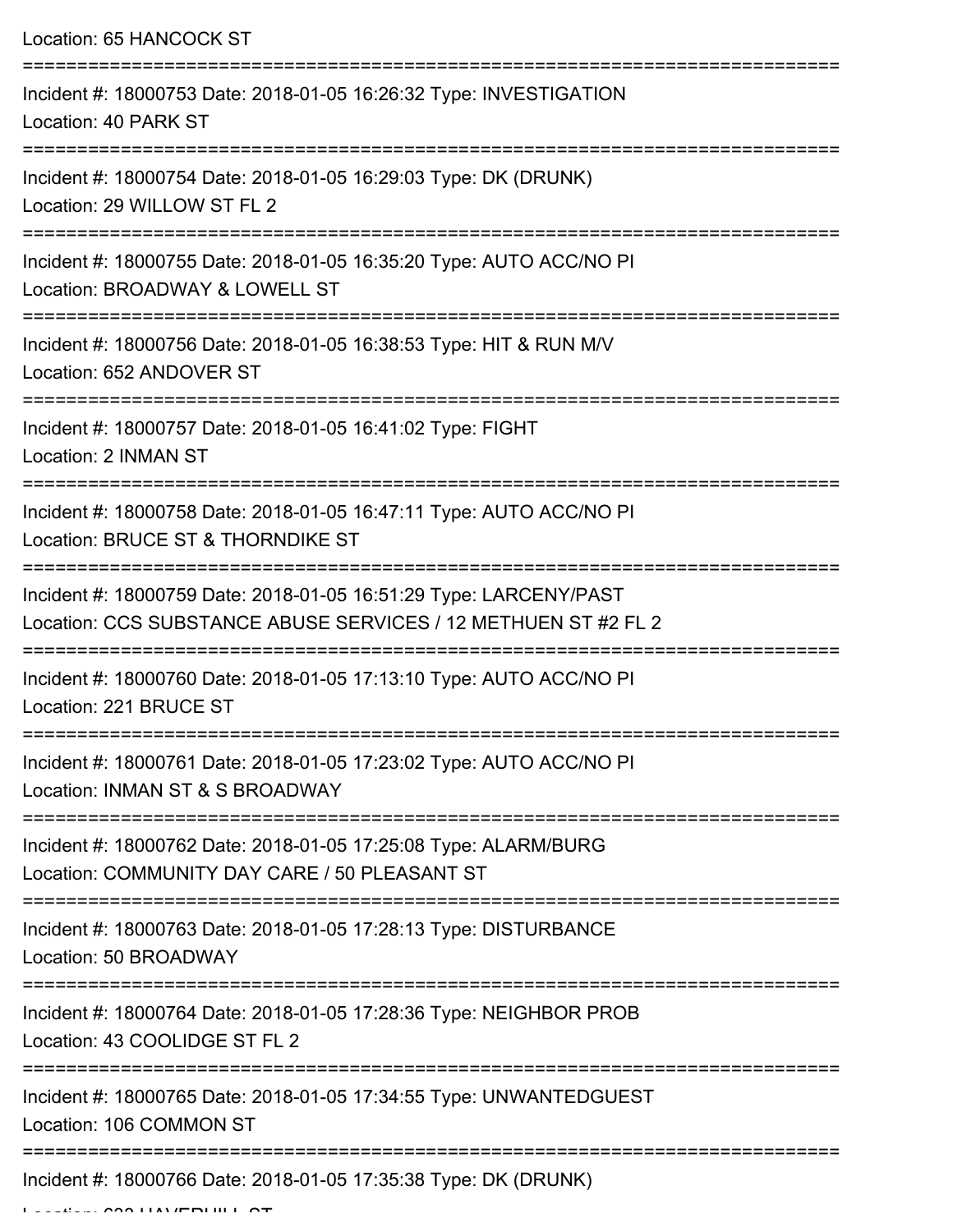| Incident #: 18000767 Date: 2018-01-05 17:38:38 Type: MV/BLOCKING<br>Location: CENTRE ST & EXCHANGE ST                                     |
|-------------------------------------------------------------------------------------------------------------------------------------------|
| Incident #: 18000768 Date: 2018-01-05 17:41:40 Type: NEIGHBOR PROB<br>Location: 30 CAMELLA TEOLI WY                                       |
| Incident #: 18000769 Date: 2018-01-05 17:44:24 Type: ALARMS<br>Location: HEADSTART (GLCAC) / 305 ESSEX ST                                 |
| ------------------------<br>Incident #: 18000770 Date: 2018-01-05 17:47:53 Type: MV/BLOCKING<br>Location: 22 CANTON ST                    |
| Incident #: 18000771 Date: 2018-01-05 17:49:27 Type: MV/BLOCKING<br>Location: 27 YALE ST                                                  |
| Incident #: 18000772 Date: 2018-01-05 17:51:39 Type: SUS PERS/MV<br>Location: 5 PLEASANT TER                                              |
| Incident #: 18000773 Date: 2018-01-05 17:56:37 Type: AUTO ACC/NO PI<br>Location: 374 S BROADWAY                                           |
| Incident #: 18000776 Date: 2018-01-05 17:59:12 Type: MV/BLOCKING<br>Location: 15 WHITMAN ST                                               |
| Incident #: 18000774 Date: 2018-01-05 18:00:09 Type: M/V STOP<br>Location: BOXFORD ST & WINTHROP AV                                       |
| Incident #: 18000775 Date: 2018-01-05 18:01:13 Type: M/V STOP<br>Location: MERRIMACK ST & S UNION ST                                      |
| Incident #: 18000777 Date: 2018-01-05 18:02:51 Type: MV/BLOCKING<br>Location: 51 STEARNS AV                                               |
| Incident #: 18000778 Date: 2018-01-05 18:08:04 Type: HIT & RUN M/V<br>Location: WALK IN WALK IN / BROADWAY & HAVERHILL ST                 |
| Incident #: 18000781 Date: 2018-01-05 18:11:02 Type: HIT & RUN M/V<br>Location: WALK IN WALK IN / VERMONT ST                              |
| --------------------------------------<br>Incident #: 18000779 Date: 2018-01-05 18:14:47 Type: AUTO ACC/NO PI<br>Location: 374 S BROADWAY |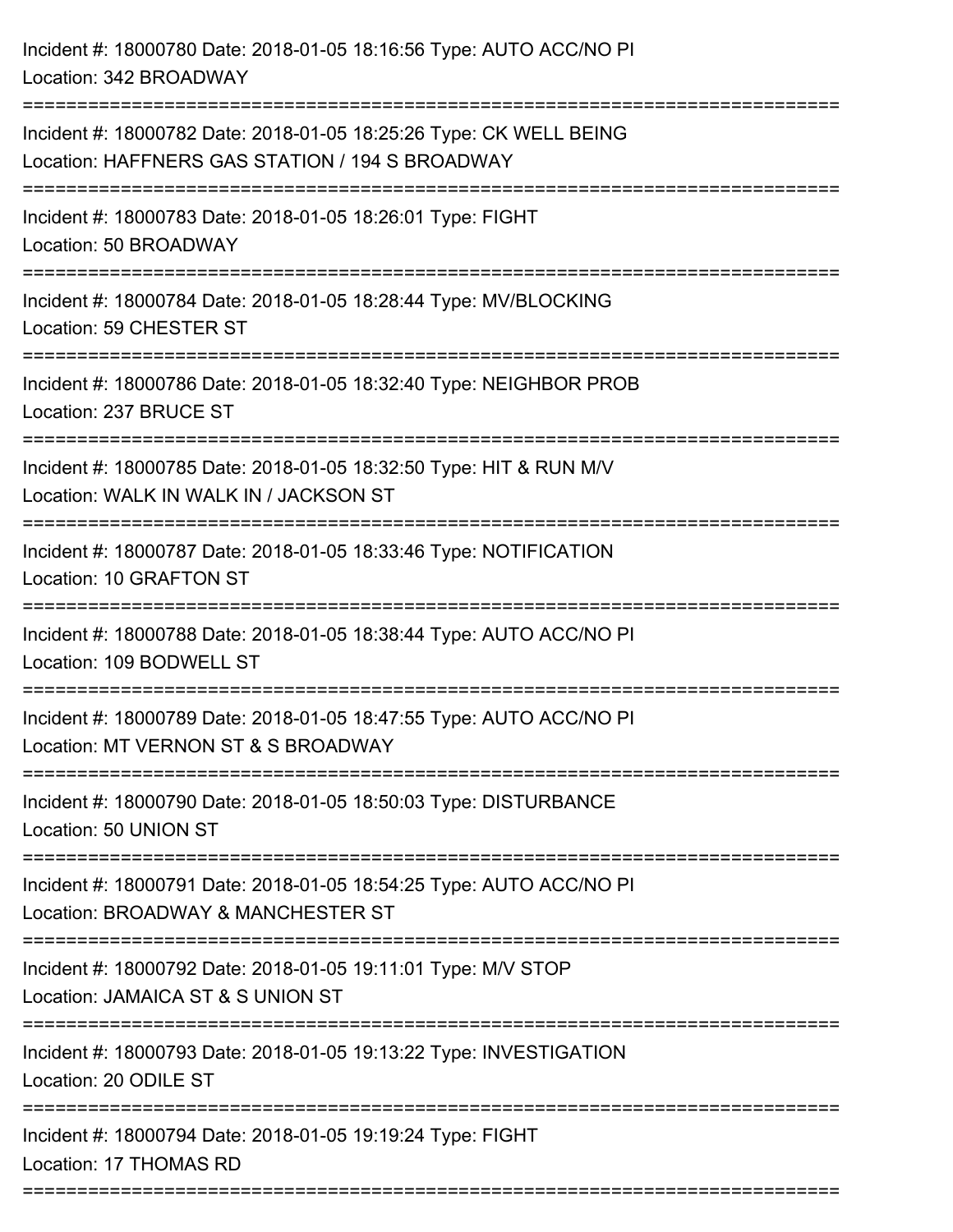Location: ALDER ST & WILLOW ST =========================================================================== Incident #: 18000796 Date: 2018-01-05 19:54:44 Type: MV/BLOCKING Location: 9 HOWE CT =========================================================================== Incident #: 18000797 Date: 2018-01-05 19:57:47 Type: AUTO ACC/NO PI Location: HAVERHILL ST & NEWBURY ST =========================================================================== Incident #: 18000798 Date: 2018-01-05 20:12:57 Type: AUTO ACC/NO PI Location: 439 S UNION ST =========================================================================== Incident #: 18000799 Date: 2018-01-05 20:26:43 Type: MEDIC SUPPORT Location: WALGREENS / 220 S BROADWAY =========================================================================== Incident #: 18000800 Date: 2018-01-05 20:31:35 Type: NOISE ORD Location: 4 INMAN ST #25 =========================================================================== Incident #: 18000801 Date: 2018-01-05 20:35:30 Type: 911 HANG UP Location: 112 MARSTON ST =========================================================================== Incident #: 18000802 Date: 2018-01-05 20:41:12 Type: ALARM/BURG Location: ST PATRICKS SCHOOL / 101 PARKER ST =========================================================================== Incident #: 18000803 Date: 2018-01-05 20:53:48 Type: ALARM/BURG Location: INTERNATIONAL INSTITUTE / 25 AMESBURY ST =========================================================================== Incident #: 18000804 Date: 2018-01-05 21:10:27 Type: MV/BLOCKING Location: 24 WINTHROP AV =========================================================================== Incident #: 18000806 Date: 2018-01-05 21:30:49 Type: LOST PROPERTY Location: WALK IN WALK IN / 4 FITZ ST =========================================================================== Incident #: 18000805 Date: 2018-01-05 21:32:28 Type: NOISE ORD Location: 220 MERRIMACK ST =========================================================================== Incident #: 18000807 Date: 2018-01-05 21:38:49 Type: RECOV/STOL/MV Location: 112 MARSTON ST =========================================================================== Incident #: 18000808 Date: 2018-01-05 21:41:47 Type: M/V STOP Location: HAVERHILL ST & UNION ST =========================================================================== Incident #: 18000809 Date: 2018-01-05 21:43:52 Type: SUS PERS/MV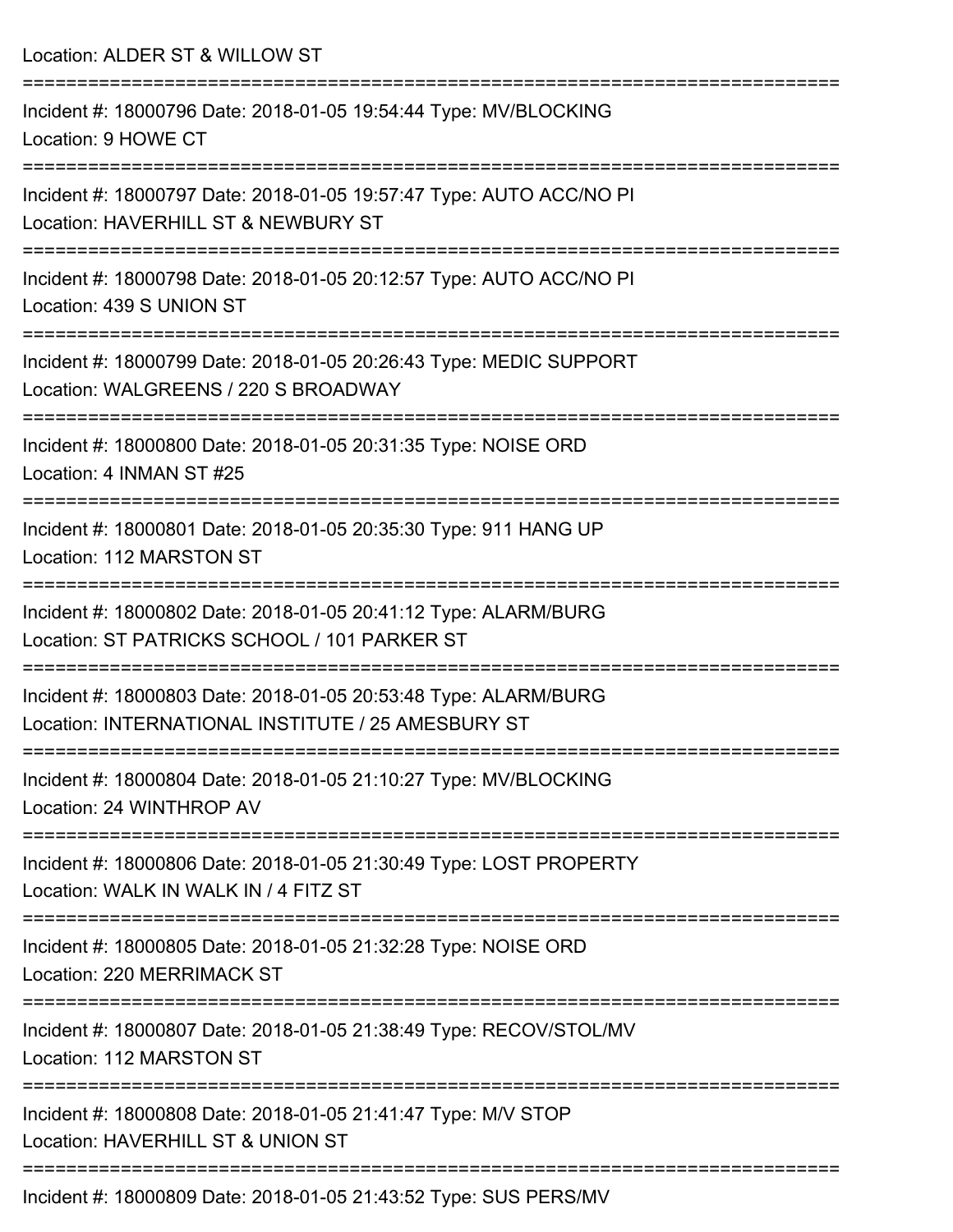| Location: BROADWAY                                                                                                           |
|------------------------------------------------------------------------------------------------------------------------------|
| Incident #: 18000810 Date: 2018-01-05 22:02:10 Type: M/V STOP<br>Location: CANAL ST & UNION ST                               |
| Incident #: 18000811 Date: 2018-01-05 22:05:02 Type: DISABLED MV<br>Location: 660 S UNION ST                                 |
| Incident #: 18000812 Date: 2018-01-05 22:17:24 Type: M/V STOP<br>Location: 442 ESSEX ST                                      |
| Incident #: 18000813 Date: 2018-01-05 22:26:45 Type: M/V STOP<br>Location: BROADWAY & HAVERHILL ST                           |
| Incident #: 18000815 Date: 2018-01-05 22:31:09 Type: EMERGENCY209A<br>Location: WALK IN WALK IN / 351 HAMPSHIRE ST FL 3      |
| Incident #: 18000814 Date: 2018-01-05 22:31:48 Type: AUTO ACC/NO PI<br>Location: 447 ANDOVER ST                              |
| Incident #: 18000816 Date: 2018-01-05 22:35:41 Type: KEEP PEACE<br>Location: WALK IN WALK IN / 14 FLORENCE AV                |
| Incident #: 18000817 Date: 2018-01-05 22:45:33 Type: MV/BLOCKING<br>Location: 6 JORDAN AV                                    |
| Incident #: 18000818 Date: 2018-01-05 22:52:17 Type: MV/BLOCKING<br>Location: 8 E HAVERHILL ST                               |
| Incident #: 18000819 Date: 2018-01-05 22:54:20 Type: ALARMS<br>Location: JIMENEZ SUPER MARKET / 117 NEWBURY ST               |
| Incident #: 18000821 Date: 2018-01-05 22:55:20 Type: AUTO ACC/NO PI<br>Location: MARSTON ST & RAMP NORTH                     |
| Incident #: 18000820 Date: 2018-01-05 22:55:32 Type: AUTO ACC/NO PI<br>Location: 302 LAWRENCE ST                             |
| Incident #: 18000822 Date: 2018-01-05 22:56:02 Type: HIT & RUN M/V<br>Location: WALK IN WALK IN / ANDOVER ST & BROOKFIELD ST |
| Incident #: 18000823 Date: 2018-01-05 23:02:23 Type: DOMESTIC/PROG                                                           |

Location: 420 DIVEDRINE ND